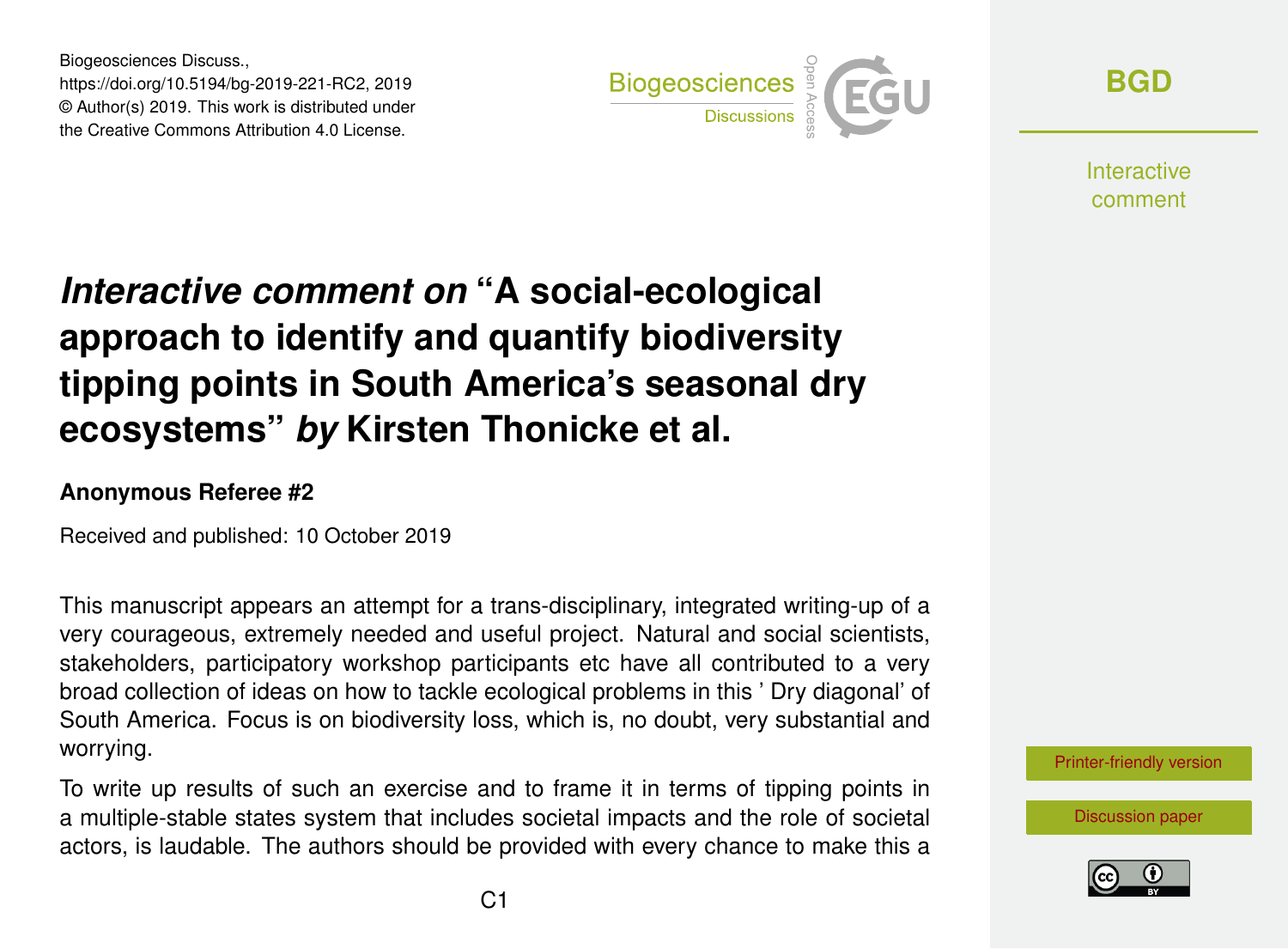success.

However, in my opinion, the present manuscript has failed in this ambition. Indeed I very much agree with the first sentence of the ' Outlook' section: " Implementing the methodological framework to identify and analyse changes in ecological integrity that could lead to biodiversity tipping points and impact ES still requires substantial amount of work."

Yes, a lot of work is still needed. This manuscript has at best been an inventory of the issues ranging from the definition and possible methodologies on tipping points, to many and very diverse examples of what is going on in the region. Its stated aim is to " summarise' the excercise to bring these together and to " review" the literature. To be honest, I do not think this manuscript can be regarded a summary: it is way to long and wide-ranging, too little focused, with too many and diverse examples. It is not a very good review either. Although many sources are cites, there is a lack of a systematic approach for such a review.

I also seem to recognise a multi-author excercise without proper leading editing. Several concepts are repeatedly addressed, in different ways with differing definitions. The very concept of tipping points and resilience is one example, the definition of ecosystem services is another.

On the tipping points, it is unclear whether a tipping point is defined as merely a (nonlinear) decline in biodiversity, or whether is also needs to be poorly reversible. While figure 2 represents a pretty exact and technical definition of tipping points including irreversibility, this concept is hardly referred to elsewhere in the text. This definition is essential for both conservation policies and for detection methodologies.

A very useful concept, new to me, is the idea that the value of ecosystem services depends on who benefits from them, and that the impact of their decline can feed back on the system. This may be a very useful thread to build a more consistent article, and indeed a new methodology to approach tipping points and define pro-active policy

## **[BGD](https://www.biogeosciences-discuss.net/)**

Interactive comment

[Printer-friendly version](https://www.biogeosciences-discuss.net/bg-2019-221/bg-2019-221-RC2-print.pdf)

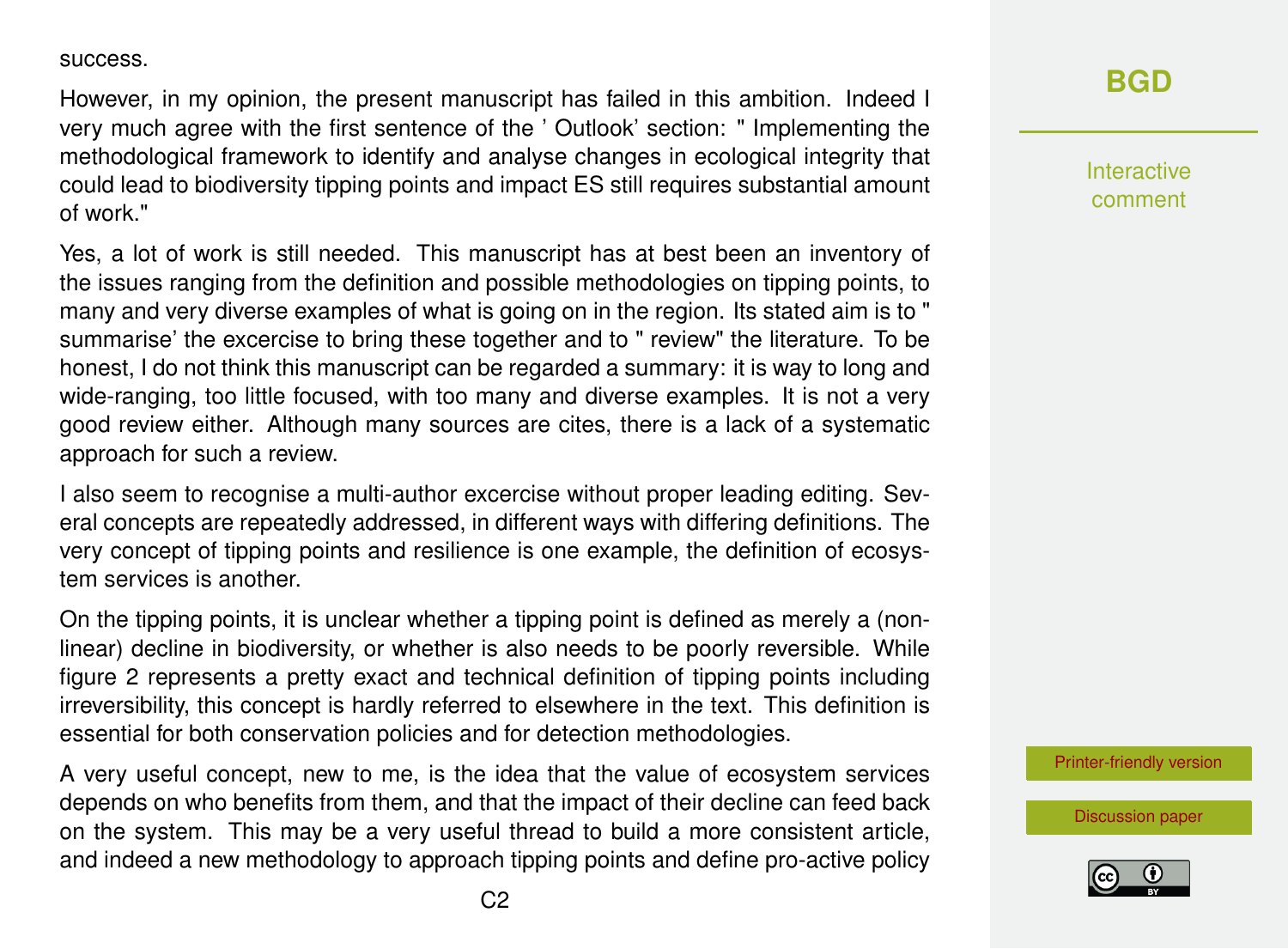concepts. I would recommend rethinking and rewriting of this MS along these lines.

Detailed comments:

As i recommend complete rewriting, I don't think it is useful to comment in detail. However, a few issues:

- language needs thorough checking. There are many idiomatically poor and confusing sentences - PLEASE PLEASE PLEASE , do not use these abbreviations/acronyms. It does not help, it makes the reader stumble all the time. For example, this sentence: " Because EI metrics can be linked to ES, the impact of BD-TP on (local and regional) livelihoods can be described." is purely based on acronyms.. - in line 130, you mention a ' wide variety ' of communities, and then as an example only mention the quilombos. Surely, these are interesting communities but not the most important ones? - line 165: south-Eastern South America surely is not part of the dry diagonal (running NE-SW) is it? - avoid multiple, different and late definitions of the same thing in several places. please try and keep sentences legible for everyone. I know writing style can differ a lot between natural and social scientists, but now many sentences are impenetrable. - line 436: I don't know everyting about ES, but do you really want to include intensive agriculture production in its definition? Would, for example, hydropower or mining products or land for housing/industry also be ES then? - line 510: where is 1)? - I think figure 3 and the tables are failry useless. They seem a reflection of workshop flip-over notes rather than an attempt to concisely or comprehensibly summarise the issues.

-finally: the very last sentence leaves the reader with confusion: was this paper about exploring tipping points in biodiversity, or about policy measures?

Concluding: I am sorry to have to recommend that the MS in this form is unacceptable, for all the reasons mentioned. I would, however, very much welcome the authors to rethink and rewrite, maybe taking the concept of ES depending on cultural concept and feeding back to the system, as part of a multiple-stable states system. Try to use less examples, avoid each of you wanting to broadcast their own messages with

## **[BGD](https://www.biogeosciences-discuss.net/)**

Interactive comment

[Printer-friendly version](https://www.biogeosciences-discuss.net/bg-2019-221/bg-2019-221-RC2-print.pdf)